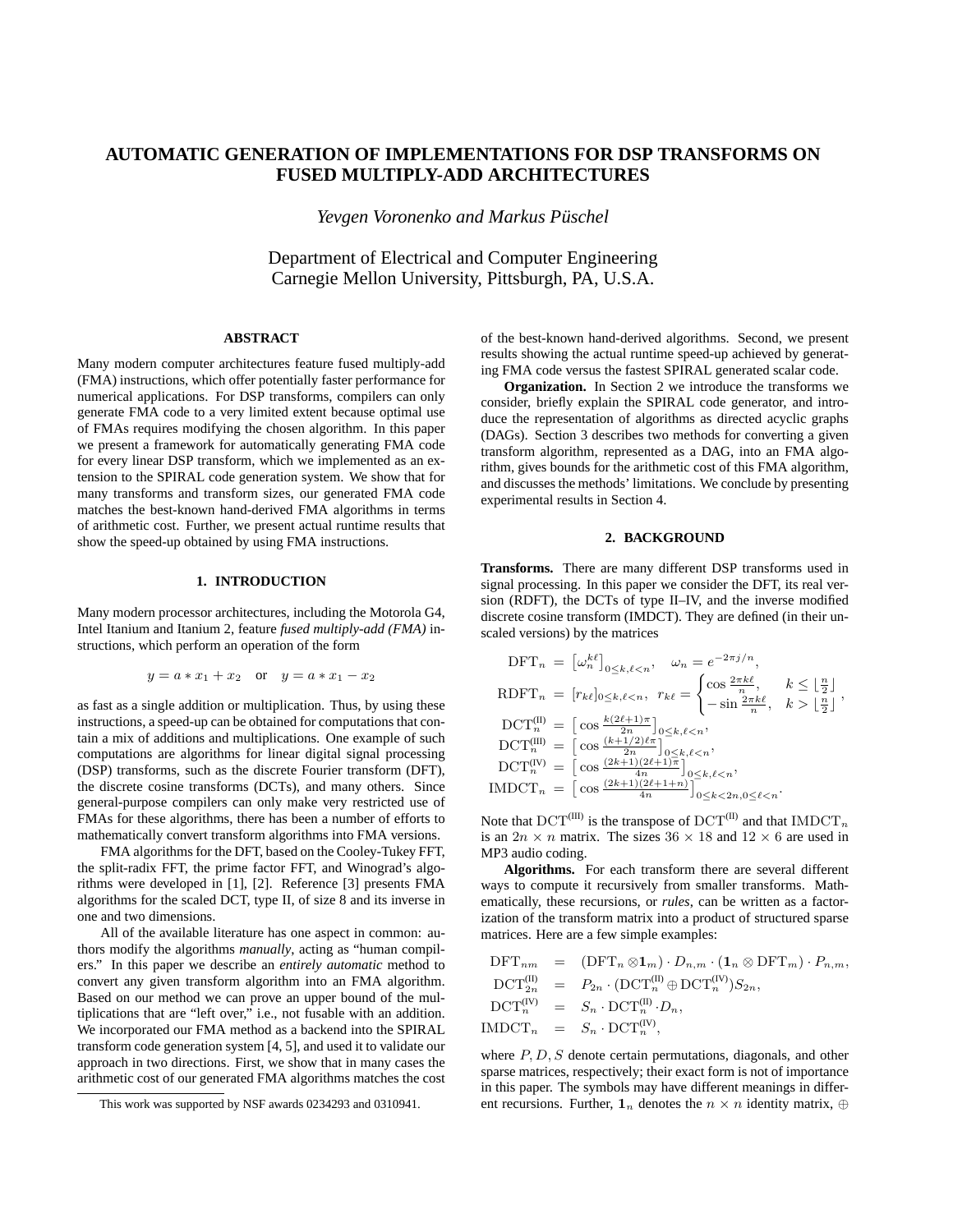denotes the direct sum, and ⊗ the tensor or Kronecker product of matrices, defined by

$$
A \oplus B = \begin{bmatrix} A \\ & B \end{bmatrix}, \quad A \otimes B = [a_{k,\ell} \cdot B], \ A = [a_{k,\ell}].
$$

Recursively applying these rules, until all occurring transforms are expanded, yields a *formula* representing an algorithm for the original transform. The choices of rules at each level yields, for each transform, a large space of alternative formulas with practically equal arithmetic cost but different data flow. For example, the current version of SPIRAL reports 19,504 different formulas for the  $\mathrm{DCT}_{16}^{(II)}$ .

**SPIRAL.** SPIRAL is a code generator for DSP transforms [4, 5]. For a given transform, SPIRAL generates one out of many possible formulas, i.e., algorithms, translates it into code, measures its runtime, and, in a feedback loop, triggers the generation of different formulas, thus searching for the best match between algorithm and target platform.

SPIRAL provides us with an ideal environment to include our FMA generation technique and evaluate its performance. For example, for a given transform, besides searching for the fastest FMA code, we can also search for the FMA algorithm with the best arithmetic cost, i.e., the one that requires the fewest operations.

**DAGs.** Our method for generating FMA algorithms does not operate on the formula representation of an algorithm, but on a different, equivalent representation of the algorithm as a *directed acyclic graph* or *DAG* describing the data flow of the computation. The nodes in the graph are the arithmetic operations, incoming edges are the operands, and outgoing edges are the result. DAGs are best explained through an example. Fig. 1 (a) shows an algorithm for the  $\mathrm{DCT}_4^{(\mathrm{II})}$  as sparse matrix product. The corresponding DAG is shown in Fig. 1 (b). The white nodes are additions (or subtractions), and the shaded nodes are multiplications by the denoted constant. For simplicity we restrict ourselves to binary additions, so that in our DAGs an addition of three values is represented as two consecutive additions. Fig. 1 (c) shows an FMA DAG for the  $DCT_4^{(II)}$  obtained from Fig. 1 (b) using our method presented in Section 3. The rectangular boxes containing a number  $a$  denote an FMA instruction  $y = a * x_1 + x_2$ ; the bold incoming edge denotes the operand that is multiplied by  $a$ .

We consider two types of DAGs in this paper. *Standard DAGs* only contain additions and multiplications and are denoted by D. *FMA DAGs* contain additions, multiplications, and FMAs and are denoted by  $\overline{D}$ . We define the *(arithmetic) cost* of a DAG, written  $cost(D)$  or  $cost(\overline{D})$ , as its number of nodes.

### **3. FMA DAG GENERATION**

The goal of our FMA generation method is to convert a given DSP transform algorithm, represented as a standard DAG D, into an FMA DAG  $\overline{D}$  that requires fewer arithmetic operations and, barring numerical precision, has the same input/output behavior. Formally,

$$
D \Rightarrow \overline{D}
$$
, where  $\text{cost}(\overline{D}) \leq \text{cost}(D)$ .

In other words, we want to *fuse* multiplications and additions in D to the maximum extent possible. A straightforward way to achieve this is to find subexpressions in D of the form  $a * x_1 + x_2$  and convert them into an FMA, which is what general purpose compilers do. However, this does not deal efficiently with cases such as  $a * x_1 + b * x_2$ , which will always leave an unfused multiplication,





Fig. 1. Different representations of an algorithm for  $DCT_4^{\text{III}}$ 

1. 
$$
\longrightarrow a \longrightarrow b \longrightarrow c \longrightarrow d
$$

$$
a * x \Rightarrow a * x
$$

$$
[0]
$$

3. 
$$
\mathcal{F}(x) \rightarrow \mathcal{F}(x) \rightarrow x+y \rightarrow x+y
$$
 [0]  
2. 
$$
\rightarrow a \rightarrow b \rightarrow \mathcal{F}(x) \rightarrow x+y \rightarrow a*(b*x) \rightarrow (a*b)*x
$$
 [1]

4. 
$$
\overrightarrow{a} \qquad \qquad + \rightarrow \qquad \overrightarrow{a} \qquad a * x + y \Rightarrow \text{fma}(y, a, x) \qquad \qquad [-1]
$$

+ a b ⇒ +b/a a a ∗ x + b ∗ y ⇒ a ∗ fma(x, <sup>b</sup> a 5. , y) [-1]

**Fig. 2**. DAG transformation rules for the basic method. Applying a rule changes the cost of the DAG by the number in square brackets.

whereas it is often possible to do better. As in previous work, we use the fact that

$$
a * x + b * y = a(x + \frac{b}{a}y), \tag{1}
$$

i.e., the multiplication by a is *propagated* so that it may be fused with subsequent additions. We present two methods based on this principle:

- The *basic method* is an unconditioned successive propagation of multiplications.
- The *heuristic method* improves the basic method by using a cost measure to decide whether a propagation is beneficial.

**Basic method.** The basic method is based purely on a propagation of multiplications. It can be described by a set of DAG manipulation rules that cover all possible local node configurations. There are five essential rules, which are given in Fig. 2 in two equivalent forms: as a DAG manipulation and as a code manipulation. The rightmost column shows the effect of the rule on the cost of the DAG in square brackets. The rules cover all possible cases of nodes.

**Algorithm 1 (Basic method).** *Given a standard DAG* D *for a transform algorithm, convert* D *into an FMA DAG*  $\overline{D}$  *with equivalent input/output behavior.*

*Traverse the nodes of the DAG from input to output, visiting each node exactly once. In each step, an unvisited node is selected for which all predecessors (operands) have been already visited. If the current node is a multiplication:*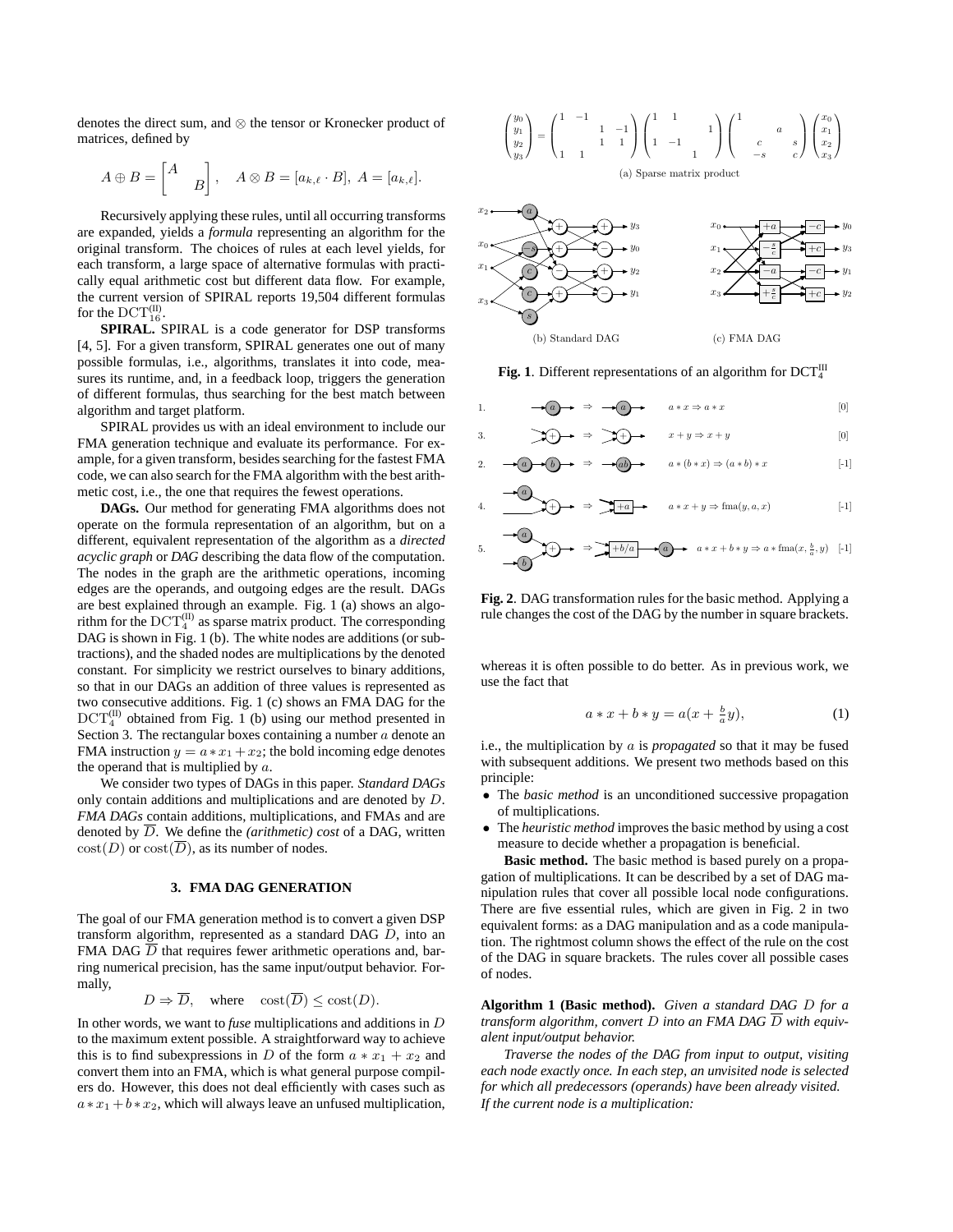- *If the predecessor is a multiplication, apply rule 3 (fuse the multiplications).*
- *Otherwise, if there is no predecessor or the predecessor is an addition, apply rule 1 (do nothing).*

*If the current node is a addition:*

- *If exactly one predecessor is a multiplication, apply rule 4 (create an FMA).*
- *If both predecessors are multiplications, apply rule 5 (create an FMA and propagate a multiplication).*
- *Otherwise, apply rule 2 (do nothing).*

*Terminate when all nodes have been visited. Return the obtained*  $DAG\overline{D}$ .

Informally, the algorithm always propagates a multiplication if possible, otherwise it tries to create an FMA first, and if this is not possible it resorts to using the base-case multiply and add rules. Note that propagation may result in two consecutive multiplications by a constant, which can then be premultiplied (rule 3, which is often referred to as constant folding).

It is intriguing that this rather simple algorithm allows us to prove an upper bound for the multiplications left "unfused" and thus an upper bound for  $cost(\overline{D})$ .

**Theorem 1.** *Assume that the standard DAG* D *for a DSP transform algorithm contains* A *additions,* M *multiplications, and* n *outputs.* Further, assume the output  $\overline{D}$  of Algorithm 1 contains  $\overline{A}$ *additions,*  $\overline{M}$  *multiplications* and  $\overline{F}$  *FMAs. Then* 

$$
\overline{A} + \overline{F} = A, \tag{2}
$$

$$
\overline{M} \leq n, \tag{3}
$$

$$
\text{cost}(\overline{D}) = \overline{A} + \overline{M} + \overline{F} \leq A + n. \tag{4}
$$

*Further, the bounds in* (3) *and* (4) *are sharp.*

*Proof.* Inspecting rules 1–5 in Fig. 2 shows that each one leaves the number of additions (in the mathematical sense, i.e., also counting the additions in FMAs) unchanged. This yields (2).

Inspecting rules 3–5 shows that each multiplication node with a successor is either converted into an FMA (rules 4 and 5), or propagated (rules 2 and 5). Thus, every multiplication in  $\overline{D}$  has to be at the output. Since the number of outputs is  $n$ , (3) follows; (4) is the sum of  $(2)$  and  $(3)$ .

Consider a DAG for a diagonal matrix, i.e., every input is multiplied to yield the output. In this case equality holds in (3) and (4), thus these bounds are sharp.  $\Box$ 

**Implementation.** For the implementation of the basic method we have used an adapted version of *iburg* [6], a generator of code generators for expression trees (each node has a unique parent). *iburg* takes as input a specification of a composite instruction set in the form of a cost-weighted *tree grammar* and a set of functions which traverse the expression tree. It outputs a code generator that converts a given tree into a minimal-cost expression tree built from the specified instructions (called tree cover) in  $O(n)$  time, where  $n$  is the number of nodes in the tree.

In our case, we need a DAG cover (versus a tree cover) for which *iburg* can not be directly used. We have modified *iburg* to generate code generators for DAGs using the approach described in [7]. The author proposes treating overlapping tree constituents of the DAG independently of each other, discussing the optimality for this case. In general, optimality is no longer guaranteed, because shared nodes can cause suboptimal covering.

For the basic method, the tree grammar from Fig. 2 was used directly and the *iburg*-generated code generator is equivalent to Algorithm 1. Since the number of rules is small, it is easy to identify instances of suboptimal covering, i.e., the shortcomings of Algorithm 1. The main problem is demonstrated in Fig. 3. Since the basic method considers the overlapping subtrees separately it will propagate multiplications in two separate subtrees, resulting in cost of 4  $(\overline{D})$ ; not propagating a yields the (optimal) cost of 3  $(\overline{D}_{\text{opt}})$ .



**Fig. 3**. Example were the basic method is sub-optimal.

**Heuristic method.** As a workaround to the problem in Fig. 3, we introduce a simple heuristic in the *iburg* rules: we assign a penalty for propagating shared multiplications. We set the cost of a regular operation to 10 and the penalty of 1 for propagation of a shared multiplication. Thus, the shared multiplication is propagated only if it decreases the cost of at least one outgoing path.

For example, in Fig. 3, the propagation of the shared multiplication  $\alpha$  does not decrease the cost of any path, so the heuristic method will choose not to propagate it and produces  $\overline{D}_{\text{opt}}$  instead.

Unfortunately, with this change, Theorem 1 does not hold anymore. *iburg* defers the actual code generation decisions until the entire DAG has been visited, which can lead to a propagation of a shared multiplication along one path and a computation of the same multiplication along another path, which in turn leads to an artificially high number of total multiplications. Thus, using the heuristic method may lead to a worse cost compared to the basic method. However, for the DAGs we evaluated, this was not a problem. Since SPIRAL searches through a large number of different algorithms, it can discard those for which the heuristic method performs worse.

#### **4. RESULTS**

To evaluate our FMA generation methods, we included them in the SPIRAL code generator. This way, we were immediately able to perform tests for a variety of transforms and a large number of different algorithms. Furthermore, we could use SPIRAL's search to find, for each transform, the FMA algorithm with minimal cost and the one with the fastest runtime. In both cases we considered the same transforms, namely those defined in Section 2. Since our method is currently restricted to producing straight-line code (i.e., without loops), we only consider small transforms of sizes  $n \leq 32$ .

**Arithmetic cost.** In this set of experiments we let SPIRAL search for algorithms with minimal cost. The results are shown in Table 1. The first column shows the transform; the second column its size. The third column is the minimal cost of a standard DAG (algorithm) D found. The fourth and fifth columns  $(\overline{D}_1)$  and  $\overline{D}_2$ ) show the best cost found with the basic and heuristic method, respectively. Columns three through five represent independent searches, i.e., the underlying algorithms most likely differ. The last column shows the best known (BK) cost of an FMA algorithm and the reference, to our best knowledge. A dash indicates that we did not find a reference.